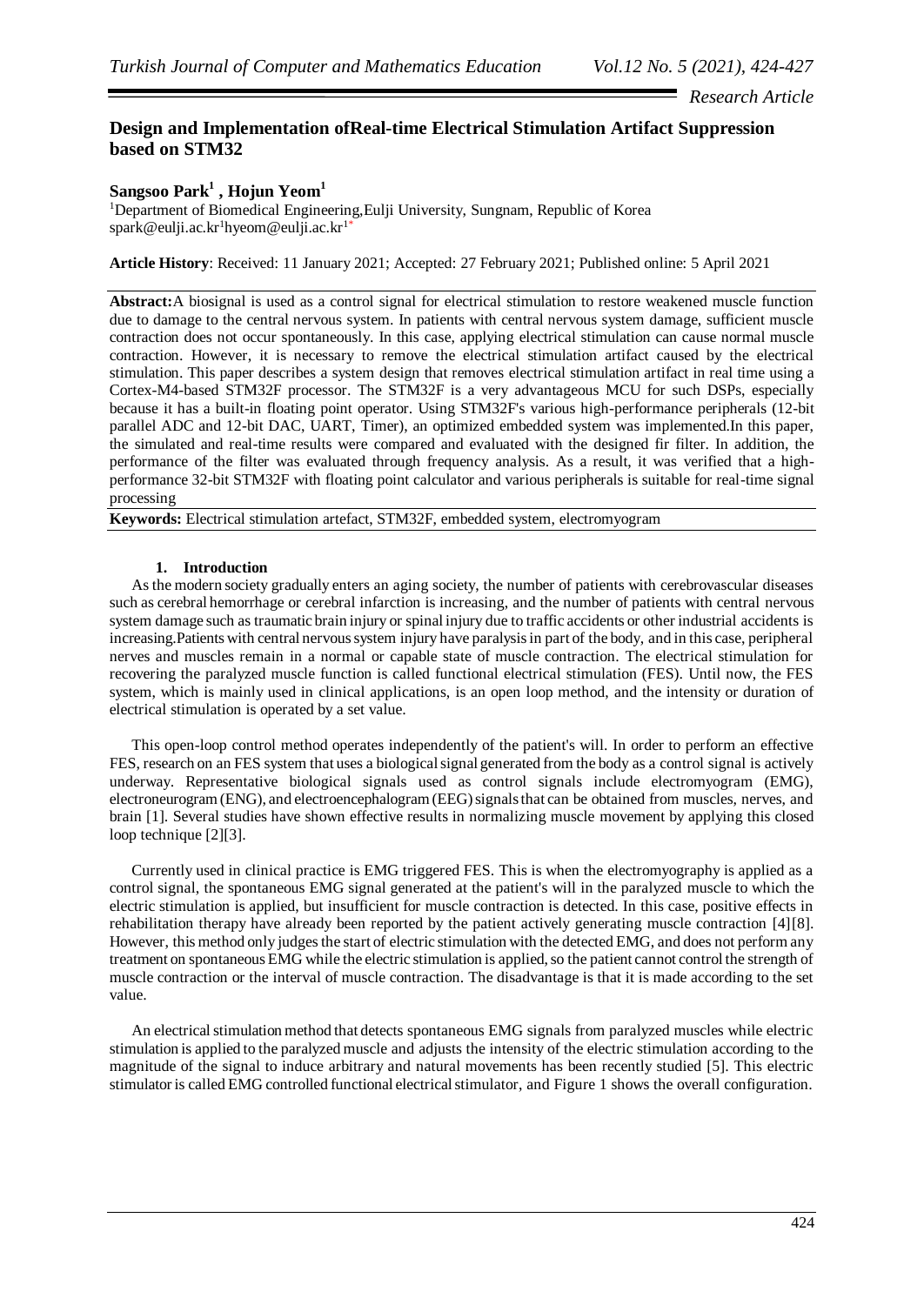

Figure 1. Block Diagram and Experimental Protocol

A problem in EMG-controlled electrical stimulation is a signal called M (Magladery)-wave or M (motor) response, which is caused when many motor units are simultaneously activated by the electrical stimulation. Since this M-wave is generally more than 20dB larger than the spontaneous EMG signal, it occupies most of the signal obtained from the EMG amplification stage. Since the frequency band overlaps the spontaneous EMG signal, it cannot be removed with a band limit filter. The comb filter, which is mainly used to extract only spontaneous EMG signals mixed with M-waves [7], cannot effectively remove M-waves whose size or shape is variable over time. In the case of such M-wave, the use of an adaptive filter that adaptively removes by tracking the amount of change shows better results [5]. Although the size and shape of M-wave varies according to the stimulation cycle, it is highly effective in using the characteristic that the spontaneous EMG signal has a low correlation to the stimulation cycle, whereas it has a fairly high correlation with the previous stimulation cycle. Can be removed. However, since the adaptive prediction error filter operates to unilaterally minimize the power of the output terminal, there is a disadvantage in that the power of the spontaneous EMG signal at the output terminal cannot be kept constant.

In this study, an adaptive filter that minimizes the output while maintaining the spontaneous EMG signal is implemented in real time using the MCU of STM32F4. And we verify the optimality of the proposed method with simulated data.

## **2. System**

#### 1. Microcontroller – STM32F407

In this paper, we designed the STM32 platform that collects data with the most recent ARM technology and high real-time, multi-parameter, high-precision, data storage direction in embedded systems. Large capacity, miniaturization and portability, multiple communication modes and long-distance development for data transmission. To meet the real acquisition system multitasking requirements, this article has described the STM32 microcontroller system of the signal acquisition system. Therefore, we designed a micro signal acquisition system based on STM32 to meet the real acquisition system multi-task requirements.

The 32-bit RISC STM32F407VGT6, used as the processor of our system, operates at 168MHZ compared to similar products, and has the characteristics of strong performance and low power consumption, real-time and low cost. The processor contains 1M FLASH, 1M SRAM, communicates using 5 serial ports including CAN bus, USB2.0 SLAVE mode and Ethernet interface, and includes 2 more RS232 ports. The system in this document uses STM32F407VGT6 serial memory.

It has an SPI bus interface that is considered temporary storage when collecting large amounts of data, and also an A/D converter that provides 12-bit resolution and the fastest conversion up to 1us at the system's 3.6V full scale. In addition to the design of the system power supply circuit, reset circuit, RTC circuit and GPIO port, it ensures system requirements and normal operation.The bock diagram is shown in figure 2.



Figure 2. STM32F4 Architecture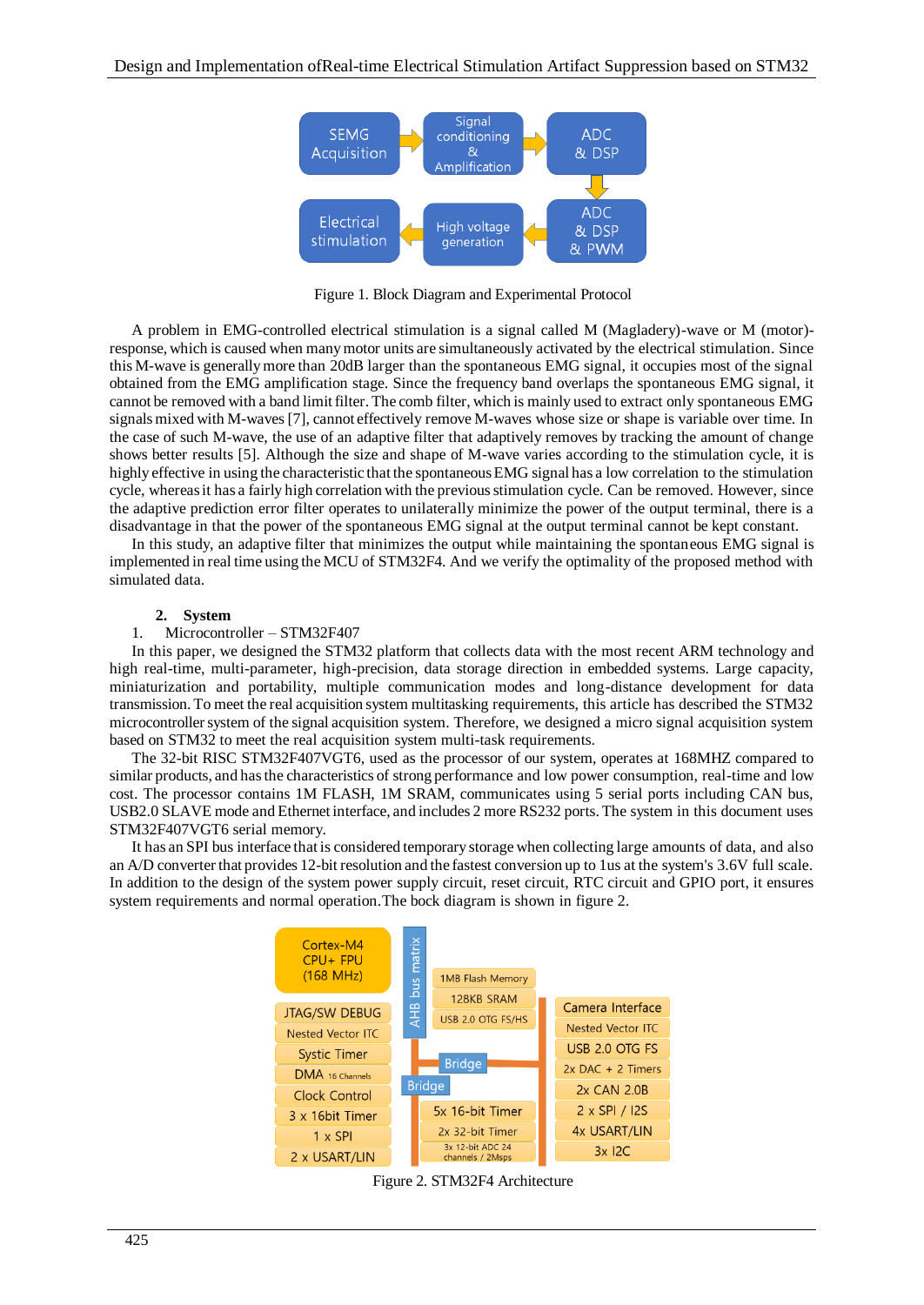## 2. EMG signal

Electromyography (EMG) signals provide a very useful means of biomedical area. Research in the field of biomedical engineeringhas created a state-of-the-art, accurate active prosthesis. The biggest problem that arises while processing physiological signals is separating the desired signal from similar ones, for example M-wave [6]. The goal of this paper is to implement an easily controllable FES system that provides user feedback as well as focusing on obtaining an accurate signal from the muscles using EMG signals obtained from the extensor muscle.The EMG signal is an electrical sign of neuromuscular activation, which is an electrical manifestation of neuromuscular activation, which represents the current generated by the flow of ions across the membrane of muscle fibers that propagate through the surrounding tissues and reach the sensing surfaces of electrodes located in the environment. EMG measures the amount of discharge in muscle fibers, thus quantifying muscle contraction and relaxation. EMG signals are recorded using electrodes placed on the muscle. The quality of the EMG signal measurement is highly dependent on proper skin preparation and electrode placement, and is necessary to improve the adhesion of the electrodes, especially in humid conditions or sweaty skin types and/or conditions of dynamic movement. Special abrasives and conductive cleaning pastes/gels are available that exfoliate and clean the skin from dirt and sweat. The electrode we used is a pre-gelled surface electrode.Since EMG signals have a lower amplitude compared to other peripheral signals on the skin surface, it is necessary and convenient to detect them in a differential configuration. In this differential configuration, the shape and area of the sensing surfaces and the distance between the sensing surfaces are important factors as they affect the amplitude and frequency components of the signal. The differential arrangement acts as a comb band pass filter for the electrical signal visible on the sensing surface. In fact, if you set the detection surface spacing so as not to alias the EMG signal, the spectrum of the EMG signal should fit the bottom of the bandpass filter. For practical purposes, the differential electrode works. The frequency distribution and bandwidth of the spectrum are affected by the distance between the sensing surfaces. At least one neutral reference electrode must be placed per subject. Normally they are not electrically affected, but close areas such as joints, bone areas, bangs, etc. are selected. We also prepared the skin for the reference electrode and used an electrode diameter of at least 1 cm. EMG signals are recorded using electrodes placed on the muscle. Electrical activity measured by each muscle electrode and ground electrode is transmitted to the amplifier.

## **3. Experiments and Results**

The EMG signal was obtained from a SEMG electrode attached to the subject's arm and the recorded EMG signal is fed directly to a filtering circuit where all unwanted artifacts are removed and the signal is amplified according to the readable range of the controller. When the signal is filtered, the recorded continuous EMG signal is supplied to the digitized analog-to-digital conversion circuit, and then the digitized EMG signal is supplied to the controller of the STMF407VGT6 for analysis, removing the M-wave through digital signal processing, and detecting only the EMG signal. It's possible. And it generates a pulse train corresponding to the electric stimulation intensity according to the magnitude of this EMG signal.



Figure 3. Filter performance of STM32F filtering for measured signal

## **4. Conclusions**

Since EMG signals contain valuable information about the nervous system, the main purpose of this study was to measure the EMG signal to control the onset, intensity, and termination of electrical stimulation. Through